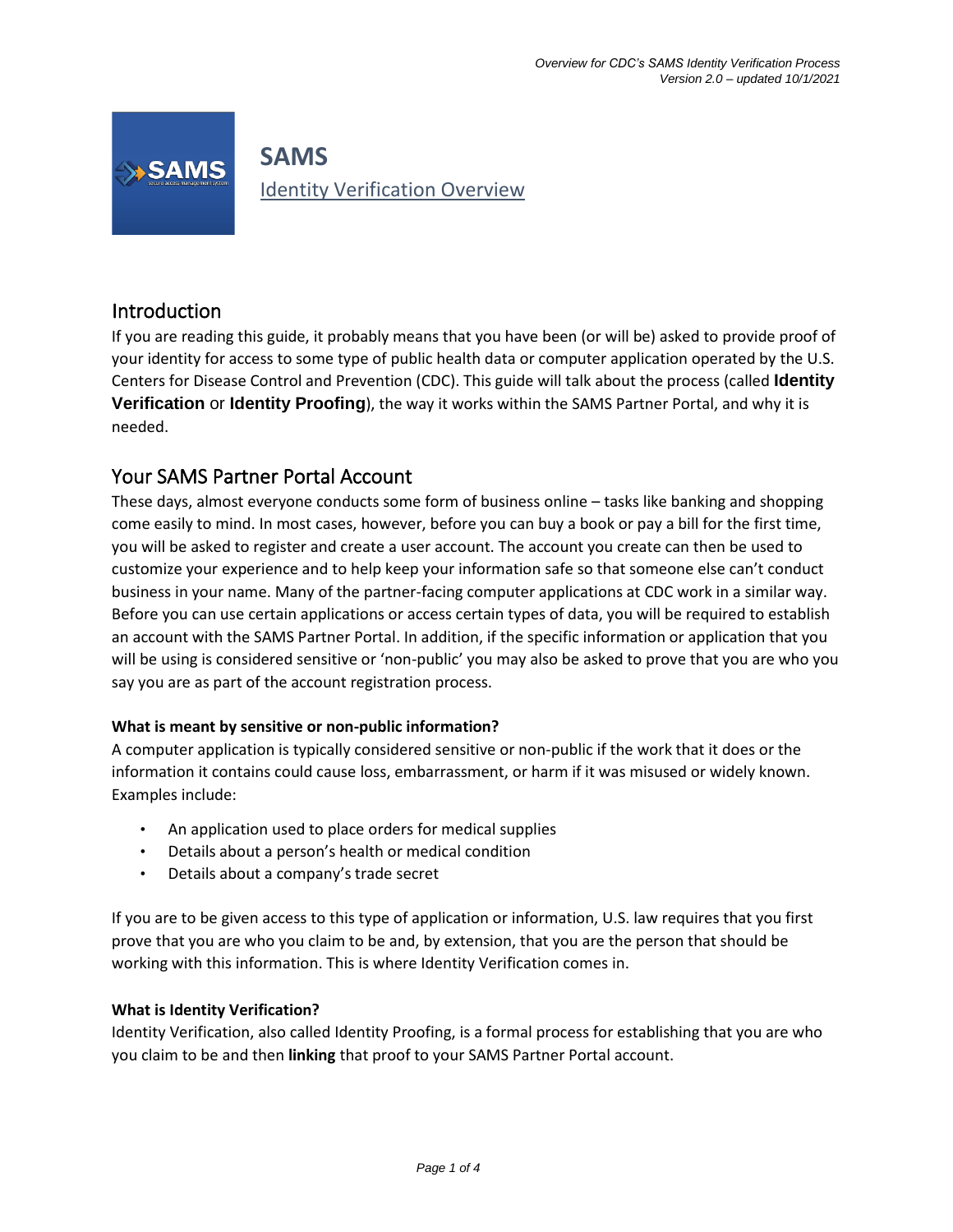The law requires that you provide proof of your identity each time you access non-public information. By signing-in to an application with your SAMS Partner Portal account, you are taking a shortcut while still meeting this requirement. These same types of shortcuts happen all the time – For example, before you could check out a book at your local library, you probably had to show proof of residence for your area. By signing up for a library card and providing this proof once, you have met the requirement. Now, by simply showing your library card, you can get the books you want without having to re-prove your residency each time. Your SAMS Partner Portal account works the same way.

If it is expected that you will be working with non-public information, you have two options to prove your identity. The process to validate your identity may happen when you first register for your SAMS Partner Portal account or it may happen later if your access changes. Either way, the process and the requirements are the same.

# What's the Process for Identity Verification?

If the computer application(s) you will be accessing via SAMS contain non-public information, you will automatically receive an Identity Verification Request from the CDC Proofing Authority following your successful registration. This request will be sent via email from [sams-no-reply@cdc.gov](mailto:sams-no-reply@cdc.gov) and include instructions and options for completing the identity verification process. The process to identity proof depends on the option you select.

### Option 1 - Experian

Using a secure interface, you will provide Experian your Social Security Number (SSN) and Date of Birth (DOB). This information is sent directly to Experian and is NOT stored or saved by SAMS/CDC. Experian will attempt to validate your information and may ask you a series of questions based on your credit history. There is no impact on your credit score or credit worthiness. This is the fastest and most secure method to complete the SAMS identity proofing process.

The steps to identity proof using Experian consists of 3 basic steps (see Diagram below):

- 1. After completing the SAMS registration, you will receive an email titled 'Identity Verification Request' which outlines the identity proofing options. Select Experian by clicking the provided URL or copy/paste the URL into your browser. You will be taken to SAMS and required to login using your username (email address) and associated password created during your SAMS registration.
- 2. On the 'SAMS Self ID Proofing' screen, validate the information captured during your SAMS registration and enter your social security number (SSN) and date-of-birth (DOB). Check the two boxes acknowledging the associated agreements.

*Please note: Provided information is sent directly to Experian and not captured or stored by SAMS. Also, at any point you can exit the Experian process if you'd prefer to not provide this information.*

After clicking 'submit' Experian will work to validate your information and return five (5) questions that will need to be answered correctly. These questions are based on your credit history and are used by Experian to validate your identity.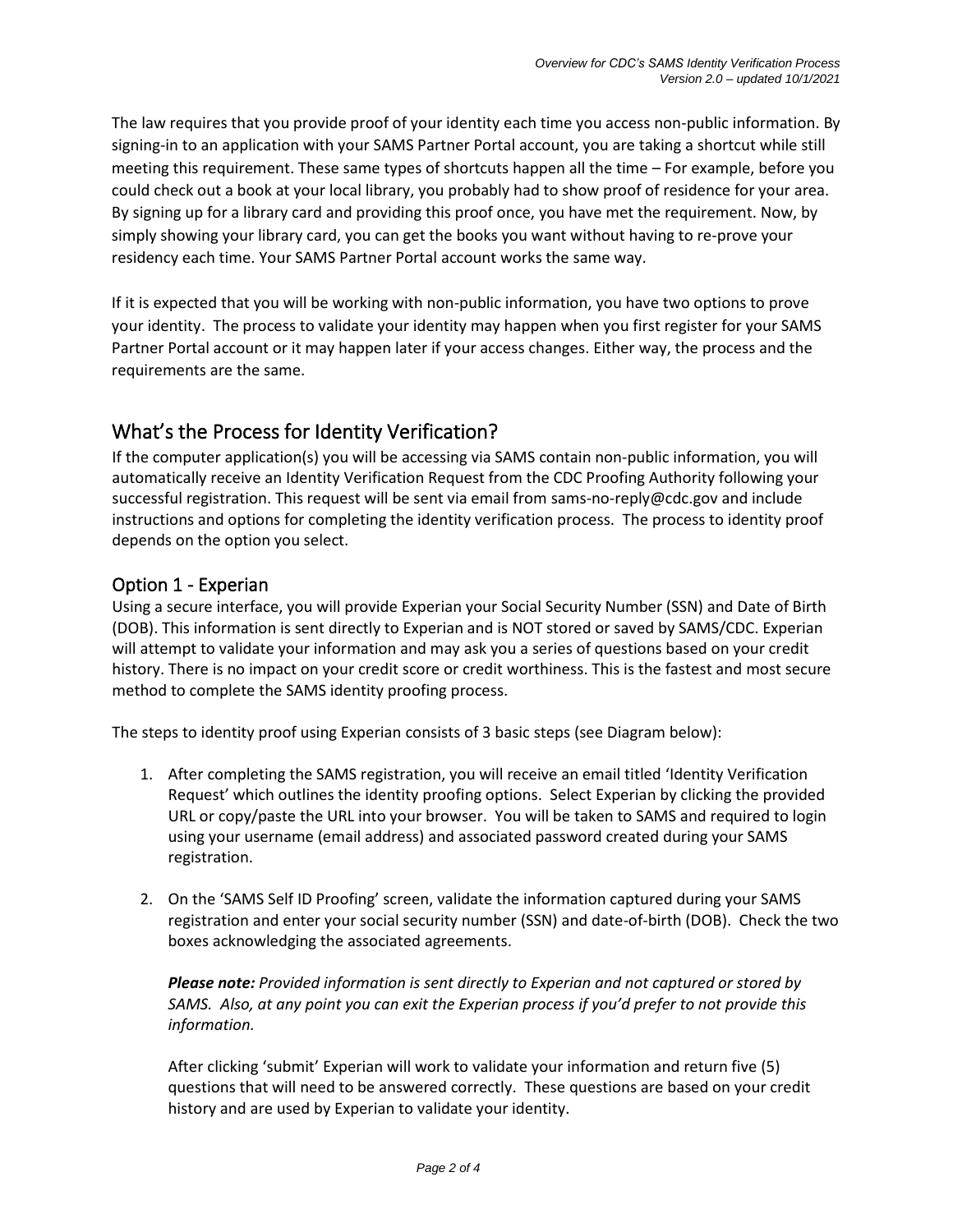3. If Experian successfully validates your identity, SAMS will immediately update your profile and move to the next step in the on-boarding process. If Experian cannot validate your identity, you can retry the process (up to 3 times) or complete verification using Option 2. In many situations Experian will be unable to validate your identity based on the information provided and your credit history. This does NOT indicate an issue with your credit report or credit worthiness.



**Diagram 1: Basic User Identity Verification using Experian process**

#### Option 2 – Document Review

You will be required to complete a form included at the bottom of the identity verification instructions email. This form, along with appropriate identification, will need to be reviewed by a notary or other trusted third party and copies submitted to CDC via secure upload or by mail. Once received by CDC, it will be reviewed and validated. This process can take several weeks to complete depending on volume and how the documentation is sent to CDC.

The steps to identity proof using the Document Review process consist of 3 basic steps (see Diagram below):

- 1. After completing the SAMS registration, you will receive an email titled 'Identity Verification Request' which outlines the identity proofing options. This email will contain the steps to completing the Document Review process. At the bottom of this email is a form that will need to be completed and submitted along with requested identity documentation.
- 2. You must print the form and take it, along with your Photo ID(s), to a Proofing Agent for review and completion. A notary public, CDC employee, or a Program designed proofing agent (DPA)